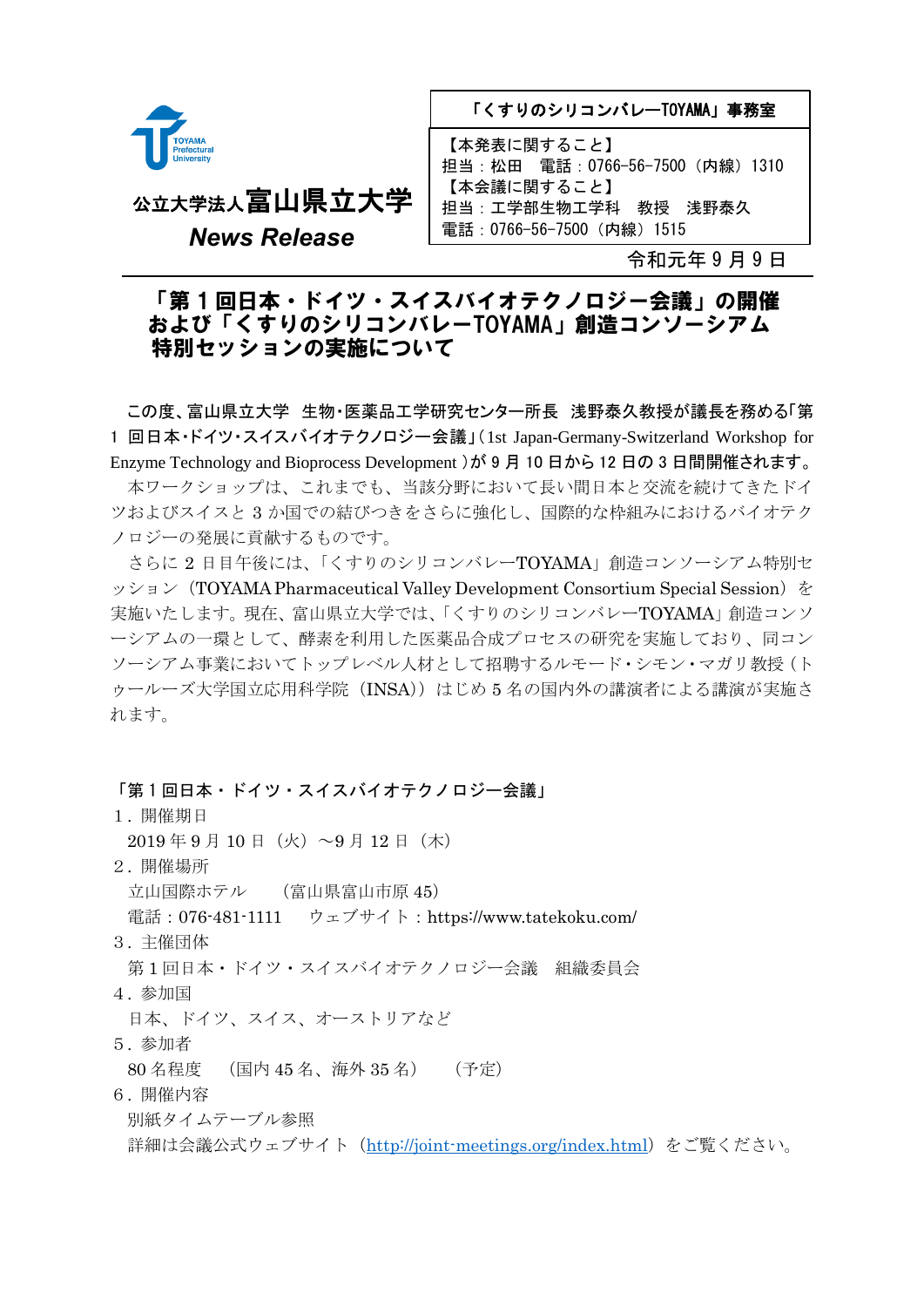「くすりのシリコンバレーTOYAMA」創造コンソーシアム特別セッション 日程: 9月11日 (水) 16:30~18:30

開催内容: introduction Yasuhisa Asano (Toyama Prefectural University, Japan)

1. Designing biocatalysts for biopharmaceuticals & healthcare products Magali Remaud-Simeon (Toulouse Biotechnology Institute / INSA, France)

2. Health promoting functional fatty acids generated by intestinal bacteria Shigenobu Kishino (Kyoto University, Japan)

3. Construction of plasmid-free bacterial strains for the synthesis of human milk oligosaccharides

Georg A. Sprenger (University of Stuttgart, Germany)

4. Harnessing nature – biocatalysis for development and drug discovery Rebecca Buller (Zurich University of Applied Sciences, Switzerland)

5. Protein engineering of actinomycete CYP105A1 to produce active forms of vitamin D

Toshiyuki Sakaki (Toyama Prefectural University, Japan)

<本会議を富山県で開催する意義>

近年、富山県では、酵素工学国際会議や Active Enzyme Molecule2014、国際コファクター 会議など、バイオテクノロジーに関する国際会議を相次いで実施しており、国際的な研究拠 点としての地位を築きつつあります。また、富山県とスイス・バーゼルとは、医薬品研究開 発において定期的シンポジウムを開催するなど交流が盛んです。このため、本ワークショッ プにおいても 3 か国の研究者が 3 日間集中的に議論することにより、バイオテクノロジー分 野の発展と国際的な枠組みによるイノベーションのきっかけとなることが期待されます。

さらに、富山県では、「くすりのシリコンバレーTOYAMA」創造コンソーシアム事業を実施 しており、本会議を通して、ドイツ、スイスをはじめとする海外の研究者、企業に対するプ レゼンスを高める機会として大きな意義があります。